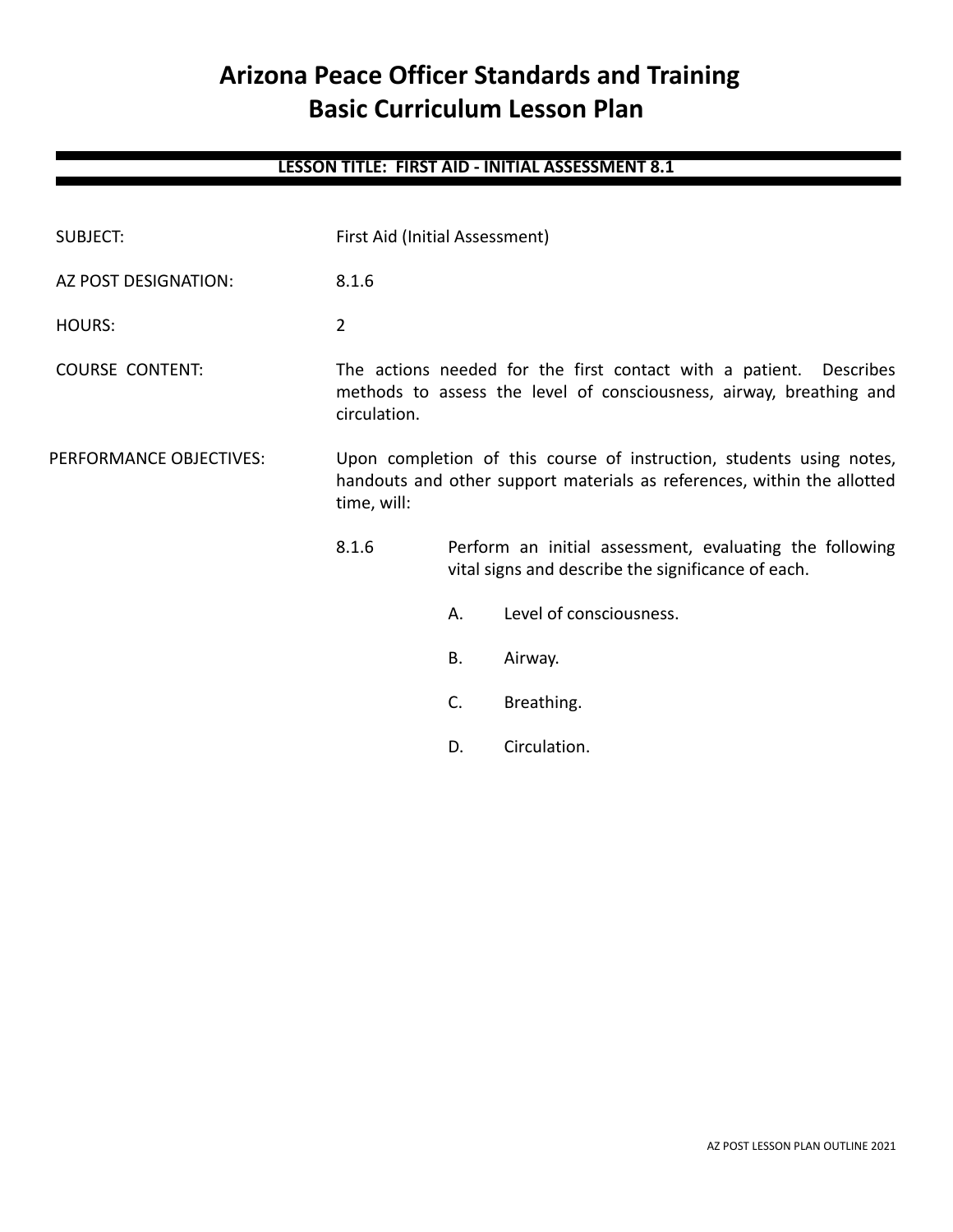# **LESSON TITLE: FIRST AID INITIAL ASSESSMENT PAGE: 2**

| DATE FIRST PREPARED:<br>PREPARED BY:<br><b>REVIEWED - REVISED:</b><br><b>REVIEWED - REVISED:</b><br><b>REVIEWED - REVISED:</b><br><b>REVIEWED - REVISED:</b><br><b>REVIEWED - REVISED:</b><br>REVIEWED - REVISED:<br>AZ POST - APPROVAL:<br>AZ POST - APPROVAL:<br><b>INSTRUCTOR REFERENCES:</b> | January 1998<br>Pam Peterson<br>David Kleinman<br>AZ POST (Word)<br><b>SME Committee</b><br>Officer Tim Taylor, SME Chairman<br>AZPOST (DocX)<br><b>Richard Watling</b><br>Lori Wait | DATE: December 1998<br>DATE: June 2003<br>DATE: October 2003<br>DATE: February 2004<br>DATE: March 2022<br>DATE:<br>DATE: April 2004<br>DATE: March 2022 |
|--------------------------------------------------------------------------------------------------------------------------------------------------------------------------------------------------------------------------------------------------------------------------------------------------|--------------------------------------------------------------------------------------------------------------------------------------------------------------------------------------|----------------------------------------------------------------------------------------------------------------------------------------------------------|
| <b>CLASS LEVEL:</b>                                                                                                                                                                                                                                                                              | Student                                                                                                                                                                              |                                                                                                                                                          |
| <b>TRAINING AIDS:</b>                                                                                                                                                                                                                                                                            |                                                                                                                                                                                      |                                                                                                                                                          |
| <b>INSTRUCTIONAL STRATEGY:</b>                                                                                                                                                                                                                                                                   | Interactive lecture and class discussion.                                                                                                                                            |                                                                                                                                                          |
| <b>SUCCESS CRITERIA:</b>                                                                                                                                                                                                                                                                         | 70% or higher on a written, multiple-choice examination.                                                                                                                             |                                                                                                                                                          |
| <b>COMPUTER FILE NAME:</b>                                                                                                                                                                                                                                                                       | <b>Initial Assessment</b>                                                                                                                                                            |                                                                                                                                                          |
| DATE RELEASED TO THE SHARE FILE:                                                                                                                                                                                                                                                                 | May 27, 2022                                                                                                                                                                         |                                                                                                                                                          |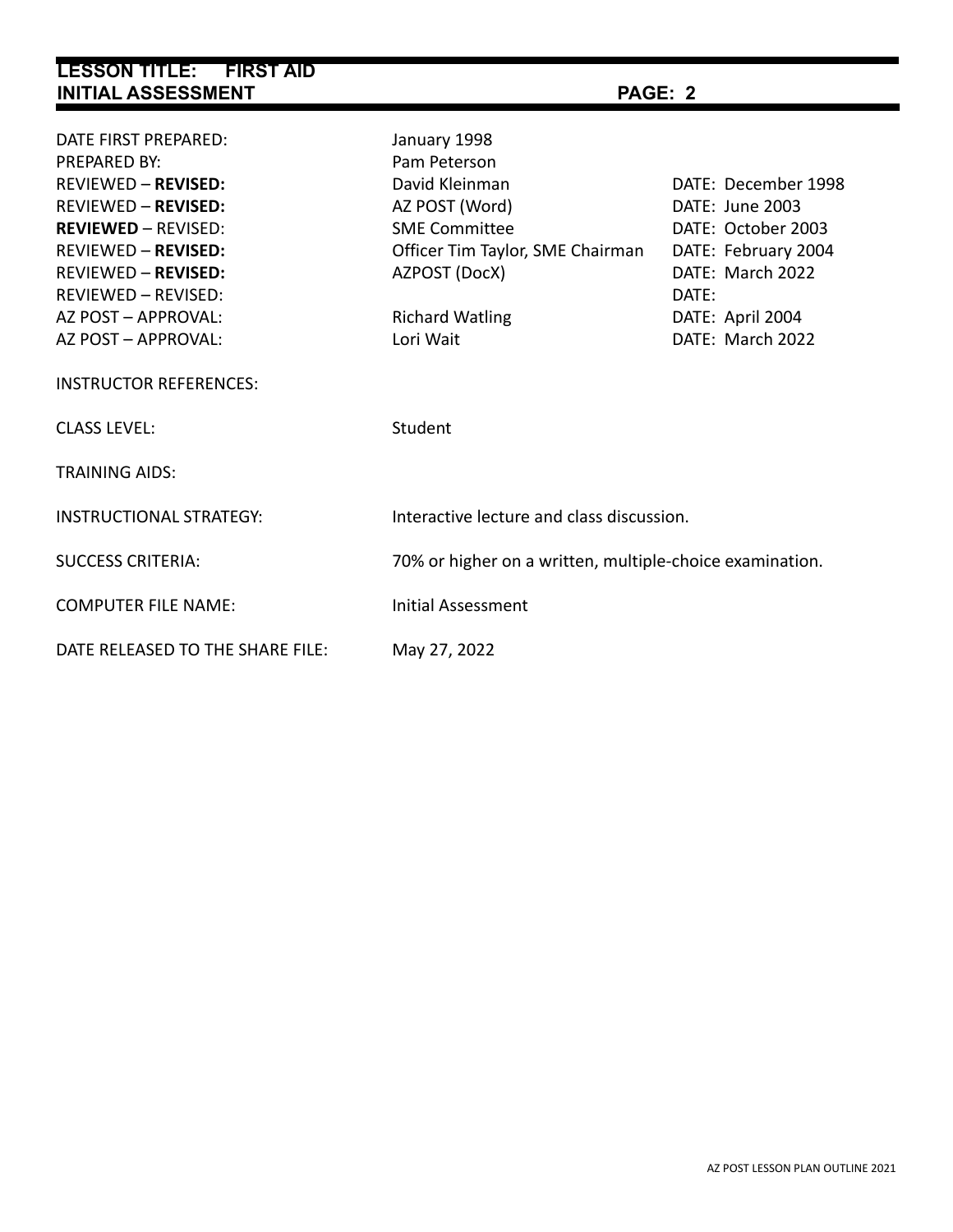# **LESSON TITLE: FIRST AID INITIAL ASSESSMENT PAGE: 3**

### **I. INTRODUCTION**

- A. Instructor (self) introduction.
- B. Preview of performance objectives.

### **II. INITIAL ASSESSMENT**

- A. Begin with scene size-up. This should include making sure that EMS is en route.
- B. Form a general impression.
	- 1. Determine the priority of care.
		- a. If life threatening injuries, then do not move on to focus on the survey.
		- b. ABC's need to be stabilized first.
	- 2. Determine if trauma or medical. All suspected trauma should have C-spine stabilization.
		- a. C-spine immobilization is accomplished by holding the patient's head in a neutral, midline position.
		- b. Both of the rescuer's hands should be on either side of the patient's head without covering the ears.
		- c. This can be done with the patient in any position.
- C. Determine responsiveness. (Demonstrate) **P. O. 8.1.6A**
- D. Mnemonic "AVPU."
	- 1.  $A =$  Alert to person, place and time.
	- 2.  $V = V$ erbal responds when spoken to or shouted at.
	- $3.$  P = Painful responds to painful stimuli such as a sternal rub.
	- 4.  $U =$  Unresponsive does not respond to any stimuli.
- E. Assess airway. (Demonstrate) **P. O. 8.1.6B**
	- 1. Head tilt/chin lift unless C-spine injuries are suspected, then use jaw-thrust. (Explanation of C-spine techniques is in Trauma.)
	- 2. Listen, look and feel for air.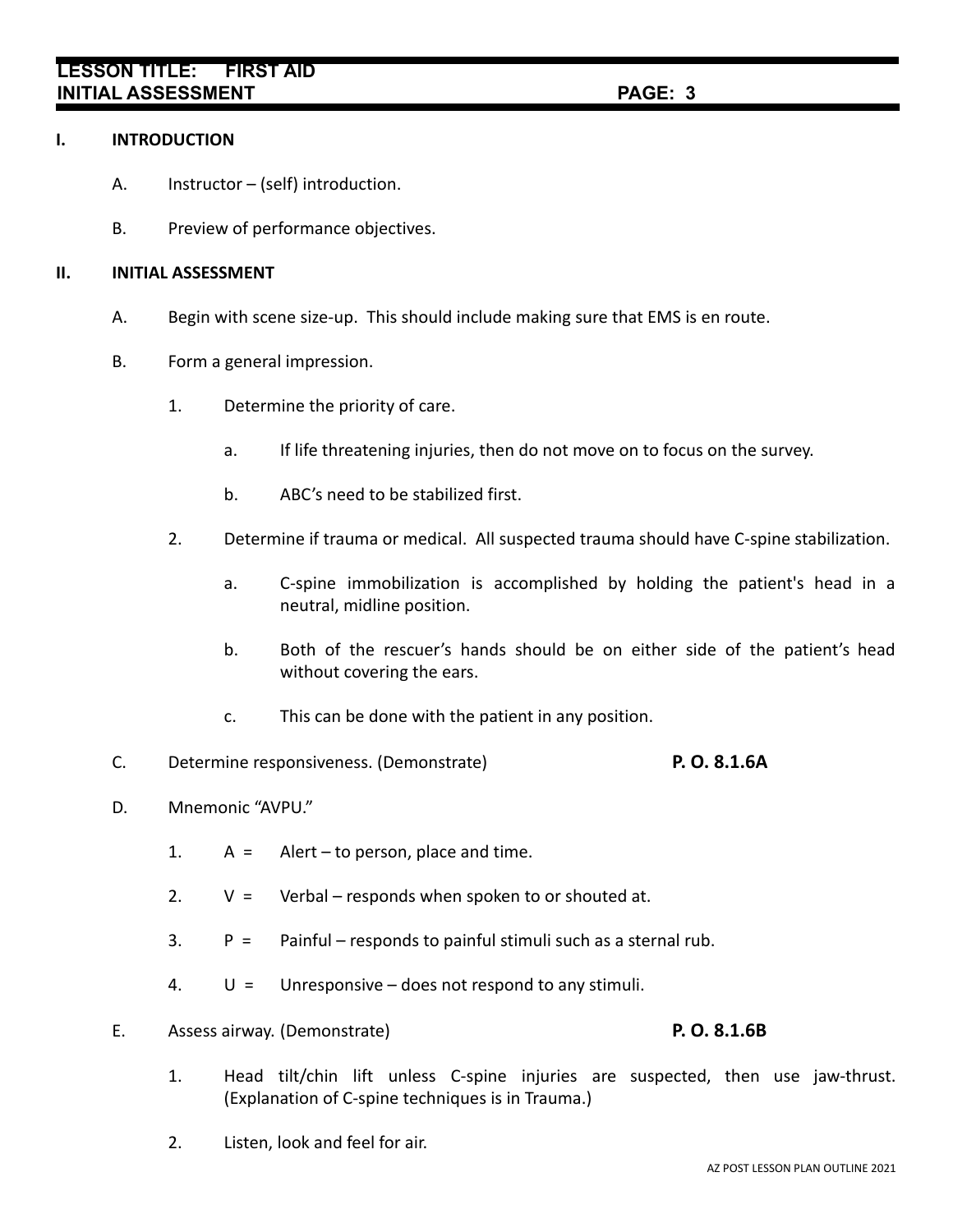# **LESSON TITLE: FIRST AID INITIAL ASSESSMENT PAGE: 4**

### F. Assess breathing. (Demonstrate) **P. O. 8.1.6B&C**

- 1. Adequate?
- 2. Determine the rate and quality. (Demonstrate)
- 3. Watch for the chest to rise or you can put your hand over the upper abdomen or lower part of the rib cage and feel for movements.
- 4. Infants are usually belly breathers.
	- a. Twelve to twenty (12-20) is normal for an adult.
	- b. Twenty to forty (20-40) is normal for a child.
	- c. Thirty to sixty (30-60) is normal for an infant.
	- d. Quality labored, regular shallow, etc.
- 5. Inadequate?
	- a.  $< 8$  or  $> 24$  for an adult.
	- b. Cyanosis. ( Blue color seen at nail beds, lips or gum lines.)
	- c. Increased effort. Visible use of chest or neck muscles.
	- d. Gasping.
	- e. Mental status changes.

# G. Assess circulation. **P. O. 8.1.6D**

- 1. Responsive check radial pulse.
- 2. Unresponsive check carotid pulse. (Demonstrate)
- 3. Rate and quality:
	- a. Sixty to one hundred (60-100) beats per minute is normal for an adult.
	- b. One hundred to one hundred and forty (100-140) beats per minute is normal for a child.
	- c. One hundred to one hundred and sixty (100-160) beats per minute is normal for AZ POST LESSON PLAN OUTLINE 2021